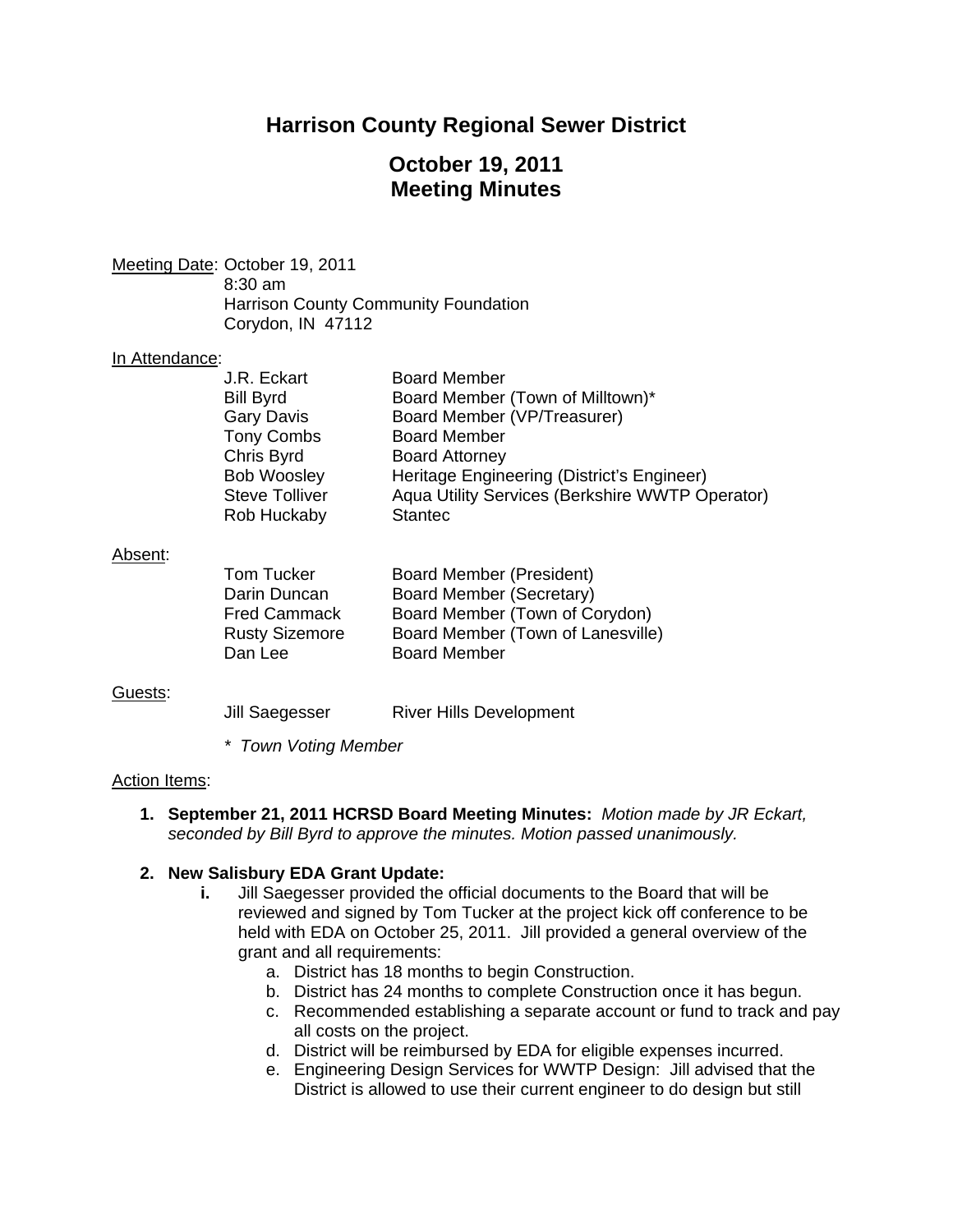HCRSD Mtg Minutes October 19, 2011 Page 2 of 3

> must solicit from others (two of which must be certified minority firms) prior to making a selection.

- f. Engineering Firm Solicitation:
	- *1. Motion made by JR Eckart, seconded by Tony Combs to appoint Tom Tucker, Darin Duncan, and Dan Lee to a sub-committee to work with Jill on soliciting qualifications from engineering design firms and make a recommendation to the Board for the selection of the firm to utilize. Motion passed unanimously.*
	- *2. Motion made by JR Eckart, seconded by Bill Byrd to have the sub-committee short list no more than five(5) and no less than (3) firms. Motion passed unanimously.*
	- *3. Motion made by JR Eckart, seconded by Tony Combs to allow Jill Saegesser to solicit for engineering firms via advertisement in the Corydon Democrat. Motion passed unanimously.* Jill is to advertise immediately with the goal of making a decision and approval of an Engineering firm at the District's December meeting.
- **ii.** Gary Davis informed the Board that the District's **HCCF Grant** has been extended until March 31, 2012.
- **3. Lanesville Service Boundary and Agreement:** Gary Davis handed out a copy of the signed agreement. Lanesville approved at their last Town Council Meeting. Bob Woosley provided additional color copies of the boundary map to be included as an attachment to the agreement. The originals were given to Chris Bryd for filing.
- **4. HCCF Stormwater Grant Presentation to Commissioners.** Rob Huckaby presented the \$88,500 request for the educational projects at the Lanesville and Corydon school campuses to the Commissioners at their meeting on October 17, 2011. Motion was tabled. Commissioners requested that the District provide evidence of who will be responsible for the maintenance of the facilities. Rob is to work with Steve Tolliver to arrive at a budgetary cost for the maintenance of the facilities (note: it was estimated that this cost would be less than \$1,000 per year). This information will be discussed further at the next District meeting.

### **5. Berkshire WWTP Operations Report.**

- **i.** Steve Tolliver reviewed the September operations report. Plant is in compliance for the month. No issues reported. *A motion was made by Tony Combs, seconded by JR Eckart to approve the report. Motion passed unanimously.*
- **ii.** Annual Maintenance on Blowers and Generator. Steve requested approval to perform the necessary annual maintenance on the blowers and generator. He explained that this is beyond their normal scope of monthly services and additional charges would apply. *Motion made by Bill Byrd, seconded by Tony Combs to allow annual maintenance work on Blowers and Generator to be performed by AUS. Motion passed unanimously.*